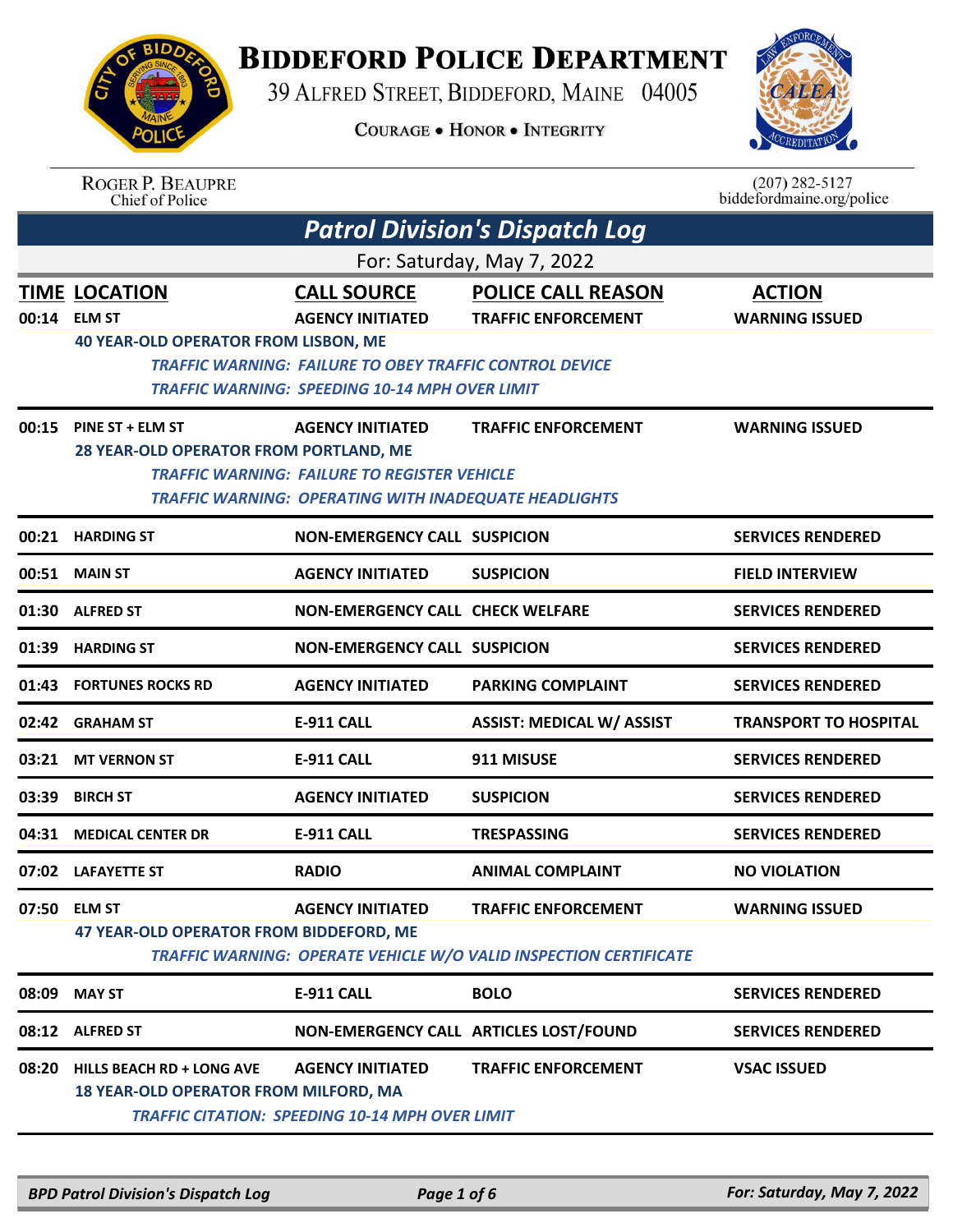|       | <b>TIME LOCATION</b>                                                                                    | <b>CALL SOURCE</b>                                     | <b>POLICE CALL REASON</b>                                             | <b>ACTION</b>                |  |
|-------|---------------------------------------------------------------------------------------------------------|--------------------------------------------------------|-----------------------------------------------------------------------|------------------------------|--|
| 08:21 | <b>MEDICAL CENTER DR</b>                                                                                | <b>NON-EMERGENCY CALL TRESPASSING</b>                  |                                                                       | <b>SERVICES RENDERED</b>     |  |
|       | 08:51 MAIN ST                                                                                           | <b>AGENCY INITIATED</b>                                | <b>COMMUNITY ENGAGEMENT</b>                                           | <b>SERVICES RENDERED</b>     |  |
|       | 10:01 HORRIGAN CT                                                                                       | <b>E-911 CALL</b>                                      | <b>ILLEGAL BURN</b>                                                   | <b>SERVICES RENDERED</b>     |  |
|       | 10:03 FORTUNES ROCKS RD                                                                                 | <b>AGENCY INITIATED</b>                                | <b>COMMUNITY ENGAGEMENT</b>                                           | <b>NO VIOLATION</b>          |  |
| 10:08 | <b>BEACH HOUSE LN</b>                                                                                   | <b>AGENCY INITIATED</b>                                | <b>COMMUNITY ENGAGEMENT</b>                                           | <b>SERVICES RENDERED</b>     |  |
|       | 10:11 ALFRED ST                                                                                         | <b>RADIO</b>                                           | <b>OUT FOR FOLLOW UP</b>                                              | <b>SERVICES RENDERED</b>     |  |
|       | 10:59 POOL ST + CLIFFORD ST                                                                             | <b>AGENCY INITIATED</b>                                | <b>ANIMAL COMPLAINT</b>                                               | <b>SERVICES RENDERED</b>     |  |
| 11:10 | <b>MAIN ST</b>                                                                                          | <b>NON-EMERGENCY CALL ALARM - POLICE</b>               |                                                                       | <b>SERVICES RENDERED</b>     |  |
| 11:17 | <b>CLIFFORD ST</b>                                                                                      |                                                        | NON-EMERGENCY CALL BURGLARY OF A MOTOR VEHICLE                        | <b>REPORT TAKEN</b>          |  |
| 11:37 | <b>SOUTH ST + ELM ST</b>                                                                                | <b>NON-EMERGENCY CALL PAN HANDLER COMP</b>             |                                                                       | <b>UNFOUNDED</b>             |  |
|       | 11:42 POOL ST + HILLS BEACH RD<br><b>20 YEAR-OLD OPERATOR FROM MANCHESTER, NH</b>                       | <b>AGENCY INITIATED</b>                                | <b>TRAFFIC ENFORCEMENT</b>                                            | <b>VSAC ISSUED</b>           |  |
|       |                                                                                                         | <b>TRAFFIC CITATION: SPEEDING 15-19 MPH OVER LIMIT</b> |                                                                       |                              |  |
|       | 11:43 ALFRED ST                                                                                         | <b>RADIO</b>                                           | <b>WARRANT ARREST</b>                                                 | <b>ARREST(S) MADE</b>        |  |
|       | <b>CHARGE: WARRANT ARREST</b>                                                                           |                                                        | DEFENDANT: CHRISTOPHER KEITH LAU  AGE: 41  RESIDENT OF: BIDDEFORD, ME |                              |  |
|       | 12:00 PEARL ST                                                                                          | <b>NON-EMERGENCY CALL JUVENILE OFFENSES</b>            |                                                                       | <b>GONE ON ARRIVAL</b>       |  |
| 12:13 | <b>SOUTH ST + ADAMS ST</b>                                                                              | <b>RADIO</b>                                           | <b>DRINKING IN PUBLIC</b>                                             | <b>WARNING ISSUED</b>        |  |
|       | 12:21 ALFRED ST + PORTER ST                                                                             | <b>AGENCY INITIATED</b>                                | <b>TRAFFIC ENFORCEMENT</b>                                            | <b>WARNING ISSUED</b>        |  |
|       | <b>68 YEAR-OLD OPERATOR FROM NORTH BERWICK, ME</b>                                                      | TRAFFIC WARNING: MOTOR VEHICLE FOLLOWING TOO CLOSE     |                                                                       |                              |  |
|       | 12:35 PRECOURT ST + BOOTH ST                                                                            | <b>AGENCY INITIATED</b>                                | <b>TRAFFIC ENFORCEMENT</b>                                            | <b>VSAC ISSUED</b>           |  |
|       | 59 YEAR-OLD OPERATOR FROM PARSONSFIELD, ME                                                              |                                                        |                                                                       |                              |  |
|       |                                                                                                         | <b>TRAFFIC WARNING: FAILURE TO REGISTER VEHICLE</b>    | TRAFFIC CITATION: OPERATE VEHICLE W/O VALID INSPECTION CERTIFICATE    |                              |  |
|       | 13:09 ALFRED ST + GRAHAM ST                                                                             | <b>AGENCY INITIATED</b>                                | <b>TRAFFIC ENFORCEMENT</b>                                            | <b>SUMMONS ISSUED</b>        |  |
|       |                                                                                                         |                                                        | DEFENDANT: SAMUEL ANTHONY FICK  AGE: 19  RESIDENT OF: COLCHESTER, CT  |                              |  |
|       | <b>CHARGE: OPERATE VEHICLE WITHOUT LICENSE</b><br><b>TRAFFIC WARNING: SPEEDING 10-14 MPH OVER LIMIT</b> |                                                        |                                                                       |                              |  |
|       | 13:09 SEA SPRAY DR                                                                                      | <b>NON-EMERGENCY CALL ALL OTHER</b>                    |                                                                       | <b>REFERRED OTHER AGENCY</b> |  |
|       | 13:15 SOUTH ST                                                                                          | <b>AGENCY INITIATED</b>                                | <b>ANIMAL COMPLAINT</b>                                               | <b>NEGATIVE CONTACT</b>      |  |
|       | 13:19 SACO FALLS WAY                                                                                    | <b>NON-EMERGENCY CALL TRESPASSING</b>                  |                                                                       | <b>WARNING ISSUED</b>        |  |
|       | 13:20 SOUTH ST                                                                                          | <b>AGENCY INITIATED</b>                                | <b>ANIMAL COMPLAINT</b>                                               | <b>SERVICES RENDERED</b>     |  |
|       | 13:26 SOUTH ST                                                                                          | <b>AGENCY INITIATED</b>                                | <b>ANIMAL COMPLAINT</b>                                               | <b>SERVICES RENDERED</b>     |  |
|       |                                                                                                         |                                                        |                                                                       |                              |  |

*BPD Patrol Division's Dispatch Log Page 2 of 6 For: Saturday, May 7, 2022*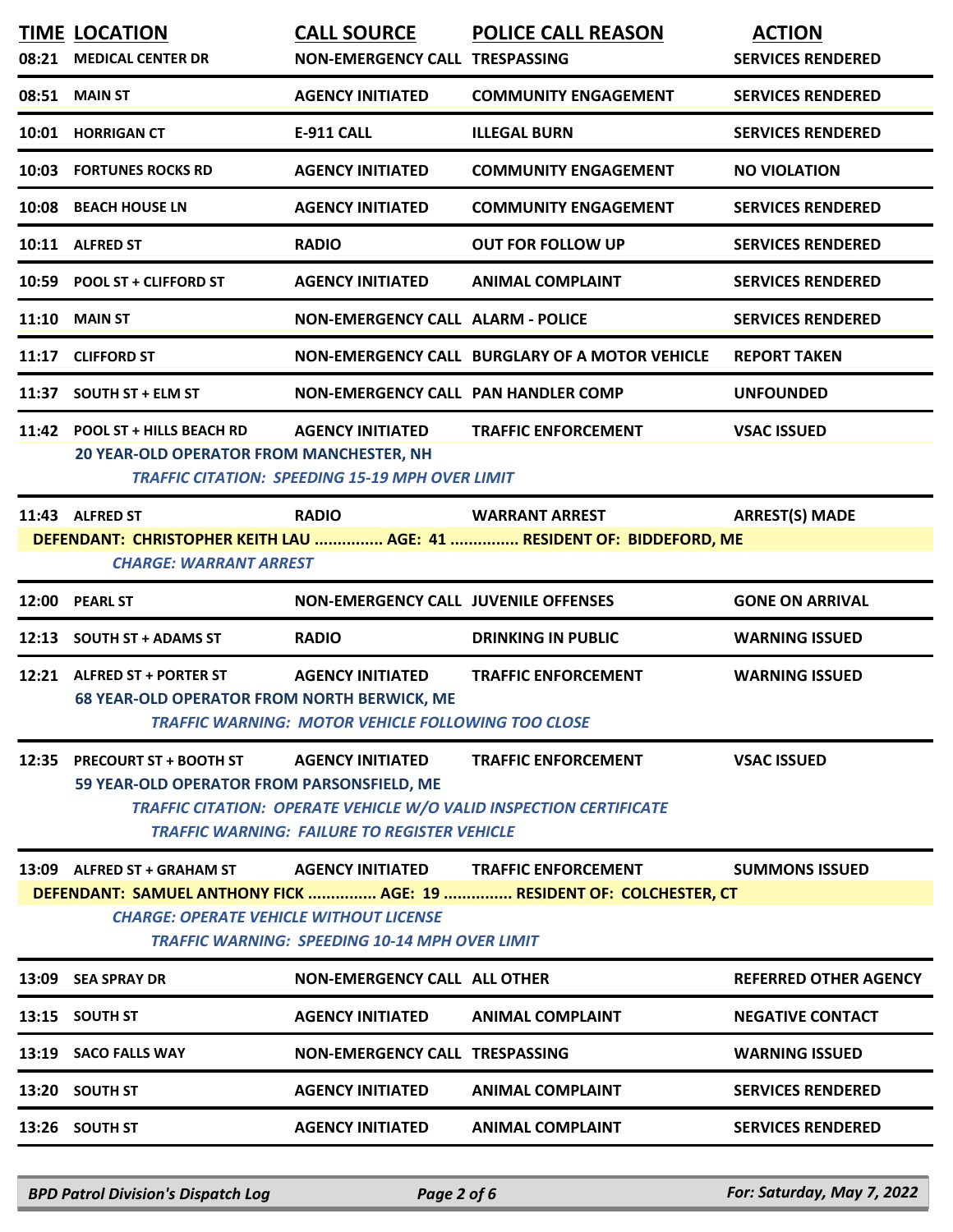|       | <b>TIME LOCATION</b>                                                                                                                                   | <b>CALL SOURCE</b>                                                                      | <b>POLICE CALL REASON</b>                                                                                 | <b>ACTION</b>              |
|-------|--------------------------------------------------------------------------------------------------------------------------------------------------------|-----------------------------------------------------------------------------------------|-----------------------------------------------------------------------------------------------------------|----------------------------|
|       | 13:35 SOUTH ST                                                                                                                                         | <b>AGENCY INITIATED</b>                                                                 | <b>ANIMAL COMPLAINT</b>                                                                                   | <b>SERVICES RENDERED</b>   |
|       | 13:41 SPRUCE ST                                                                                                                                        | NON-EMERGENCY CALL TRESPASSING                                                          |                                                                                                           | <b>WARNING ISSUED</b>      |
|       | 13:44 BUZZELL RD                                                                                                                                       | <b>AGENCY INITIATED</b>                                                                 | <b>ANIMAL COMPLAINT</b>                                                                                   | <b>SERVICES RENDERED</b>   |
| 13:55 | <b>BUZZELL RD</b>                                                                                                                                      | <b>AGENCY INITIATED</b>                                                                 | <b>ANIMAL COMPLAINT</b>                                                                                   | <b>SERVICES RENDERED</b>   |
|       | 14:13 APPLE RIDGE DR                                                                                                                                   | <b>AGENCY INITIATED</b>                                                                 | <b>ANIMAL COMPLAINT</b>                                                                                   | <b>SERVICES RENDERED</b>   |
|       | 14:21 GRATEFUL WAY                                                                                                                                     | <b>AGENCY INITIATED</b>                                                                 | <b>ANIMAL COMPLAINT</b>                                                                                   | <b>SERVICES RENDERED</b>   |
|       | 14:33 SOUTH ST                                                                                                                                         | <b>AGENCY INITIATED</b>                                                                 | <b>ANIMAL COMPLAINT</b>                                                                                   | <b>SERVICES RENDERED</b>   |
|       | 14:42 LORD JASON DR                                                                                                                                    | <b>AGENCY INITIATED</b>                                                                 | <b>ANIMAL COMPLAINT</b>                                                                                   | <b>SERVICES RENDERED</b>   |
| 14:44 | <b>MAINE TPKE + ALFRED ST</b>                                                                                                                          | <b>NON-EMERGENCY CALL BOLO</b>                                                          |                                                                                                           | <b>SERVICES RENDERED</b>   |
| 14:54 | <b>MAIN ST + ELM ST</b>                                                                                                                                | <b>E-911 CALL</b>                                                                       | <b>SUSPICION</b>                                                                                          | <b>NEGATIVE CONTACT</b>    |
| 14:54 | <b>MAIN ST</b>                                                                                                                                         | <b>AGENCY INITIATED</b>                                                                 | <b>COMMUNITY ENGAGEMENT</b>                                                                               | <b>NO VIOLATION</b>        |
|       | 15:14 ELM ST + THORNTON ST<br>58 YEAR-OLD OPERATOR FROM SACO, ME                                                                                       | <b>AGENCY INITIATED</b>                                                                 | <b>TRAFFIC ENFORCEMENT</b>                                                                                | <b>WARNING ISSUED</b>      |
|       |                                                                                                                                                        |                                                                                         | TRAFFIC WARNING: OPERATE VEHICLE W/O VALID INSPECTION CERTIFICATE                                         |                            |
| 15:21 | <b>SPRUCE ST + ELM ST</b><br>55 YEAR-OLD OPERATOR FROM STANDISH, ME                                                                                    | <b>AGENCY INITIATED</b><br><b>TRAFFIC WARNING: OBSCURING MOTOR VEHICLE PLATES MARKS</b> | <b>TRAFFIC ENFORCEMENT</b><br>TRAFFIC WARNING: OPERATE VEHICLE W/O VALID INSPECTION CERTIFICATE           | <b>WARNING ISSUED</b>      |
|       | 15:31 POOL ST + CLIFFORD ST                                                                                                                            | <b>AGENCY INITIATED</b>                                                                 | <b>TRAFFIC ENFORCEMENT</b>                                                                                | <b>SUMMONS ISSUED</b>      |
|       |                                                                                                                                                        |                                                                                         | DEFENDANT: JUSTIN LOUIS JORDAN  AGE: 34  RESIDENT OF: BIDDEFORD, ME                                       |                            |
|       |                                                                                                                                                        | <b>CHARGE: OPERATING WHILE LICENSE SUSPENDED OR REVOKED</b>                             | <b>TRAFFIC CITATION: OPERATE VEHICLE W/O VALID INSPECTION CERTIFICATE</b>                                 |                            |
| 15:41 | <b>SOUTH ST + MAPLEWOOD AVE</b><br><b>16 YEAR-OLD OPERATOR FROM KENNEBUNK, ME</b>                                                                      | <b>AGENCY INITIATED</b><br><b>TRAFFIC WARNING: SPEEDING 1-9 MPH OVER LIMIT</b>          | <b>TRAFFIC ENFORCEMENT</b><br><b>TRAFFIC CITATION: CARRYING PASSENGERS BEYOND INTERMEDIATE LICENSE RE</b> | <b>VSAC ISSUED</b>         |
| 16:00 | <b>MAINE TPKE + ALFRED ST</b>                                                                                                                          | <b>NON-EMERGENCY CALL BOLO</b>                                                          |                                                                                                           | <b>SUMMONS ISSUED</b>      |
|       | DEFENDANT: NGUYEN VU NGUYEN  AGE: 32  RESIDENT OF: LYNN, MA<br><b>CHARGE: ATTACHING FALSE PLATES</b><br><b>CHARGE: OPERATE VEHICLE WITHOUT LICENSE</b> |                                                                                         |                                                                                                           |                            |
|       | 16:24 SOUTH ST + HAYFIELD RD<br><b>46 YEAR-OLD OPERATOR FROM WATERBORO, ME</b>                                                                         | <b>AGENCY INITIATED</b><br><b>TRAFFIC WARNING: SPEEDING 10-14 MPH OVER LIMIT</b>        | <b>TRAFFIC ENFORCEMENT</b><br><b>TRAFFIC WARNING: OPERATE VEHICLE W/O VALID INSPECTION CERTIFICATE</b>    | <b>WARNING ISSUED</b>      |
| 16:29 | <b>SOUTH ST + HAYFIELD RD</b><br>22 YEAR-OLD OPERATOR FROM ARUNDEL, ME                                                                                 | <b>AGENCY INITIATED</b><br><b>TRAFFIC WARNING: SPEEDING 1-9 MPH OVER LIMIT</b>          | <b>TRAFFIC ENFORCEMENT</b>                                                                                | <b>WARNING ISSUED</b>      |
|       | <b>BPD Patrol Division's Dispatch Log</b>                                                                                                              | Page 3 of 6                                                                             |                                                                                                           | For: Saturday, May 7, 2022 |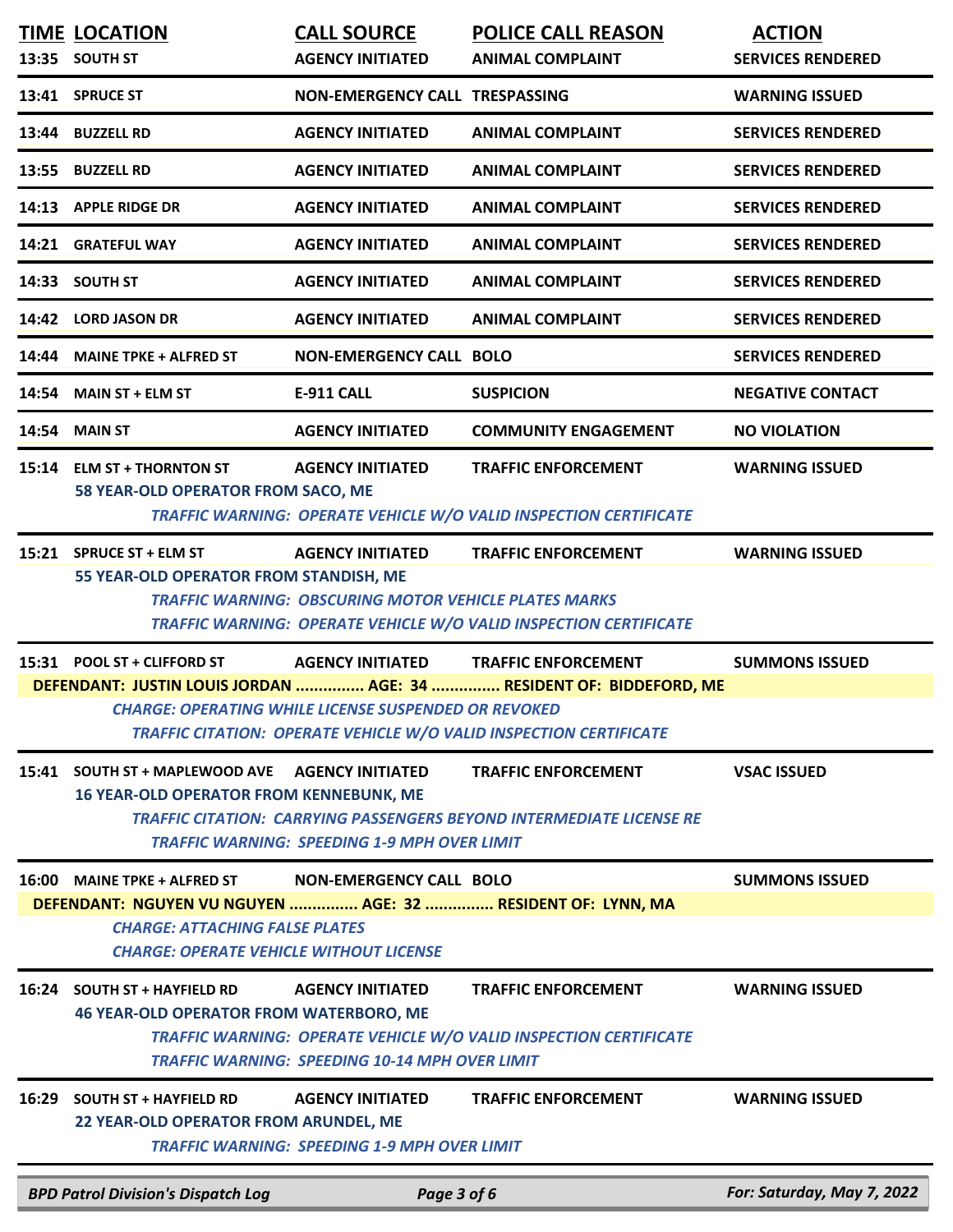|       | <b>TIME LOCATION</b><br>16:41 ALFRED ST                                                                                                                                                                                                                                                                                                                                                        | <b>CALL SOURCE</b><br><b>WALK-IN AT STATION</b>                                                                                                  | <b>POLICE CALL REASON</b><br><b>ASSIST OTHER AGENCY</b>                                                                                                                                     | <b>ACTION</b><br><b>REPORT TAKEN</b> |  |
|-------|------------------------------------------------------------------------------------------------------------------------------------------------------------------------------------------------------------------------------------------------------------------------------------------------------------------------------------------------------------------------------------------------|--------------------------------------------------------------------------------------------------------------------------------------------------|---------------------------------------------------------------------------------------------------------------------------------------------------------------------------------------------|--------------------------------------|--|
| 16:44 | <b>MAPLEWOOD AVE</b><br>55 YEAR-OLD OPERATOR FROM BIDDEFORD, ME                                                                                                                                                                                                                                                                                                                                | <b>AGENCY INITIATED</b><br><b>TRAFFIC WARNING: OPERATING WITH INADEQUATE HEADLIGHTS</b>                                                          | <b>TRAFFIC ENFORCEMENT</b><br>TRAFFIC WARNING: OPERATE VEHICLE W/O VALID INSPECTION CERTIFICATE                                                                                             | <b>WARNING ISSUED</b>                |  |
|       | 16:53 SOUTH ST + MAIN ST<br><b>61 YEAR-OLD OPERATOR FROM BIDDEFORD, ME</b>                                                                                                                                                                                                                                                                                                                     | <b>AGENCY INITIATED</b><br><b>TRAFFIC WARNING: FAILING TO STOP AT STOP SIGN</b>                                                                  | <b>TRAFFIC ENFORCEMENT</b>                                                                                                                                                                  | <b>WARNING ISSUED</b>                |  |
|       | <b>16:56 FORTUNES ROCKS RD</b>                                                                                                                                                                                                                                                                                                                                                                 | <b>AGENCY INITIATED</b>                                                                                                                          | <b>COMMUNITY ENGAGEMENT</b>                                                                                                                                                                 | <b>NO VIOLATION</b>                  |  |
|       | 17:04 SOUTH ST<br><b>18 YEAR-OLD OPERATOR FROM BIDDEFORD, ME</b>                                                                                                                                                                                                                                                                                                                               | <b>AGENCY INITIATED</b><br><b>TRAFFIC WARNING: SPEEDING 1-9 MPH OVER LIMIT</b>                                                                   | <b>TRAFFIC ENFORCEMENT</b><br><b>TRAFFIC CITATION: FAILING TO PRODUCE EVIDENCE OF VEHICLE INSURANCE</b><br><b>TRAFFIC WARNING: FAILING TO NOTIFY STATE OF NAME AND ADDRESS CHANGE</b>       | <b>VSAC ISSUED</b>                   |  |
|       | 17:21 SOUTH ST<br>35 YEAR-OLD OPERATOR FROM WATERBORO, ME                                                                                                                                                                                                                                                                                                                                      | <b>AGENCY INITIATED</b><br><b>TRAFFIC WARNING: SPEEDING 10-14 MPH OVER LIMIT</b>                                                                 | <b>TRAFFIC ENFORCEMENT</b><br>TRAFFIC CITATION: OPERATE VEHICLE W/O VALID INSPECTION CERTIFICATE<br>TRAFFIC WARNING: <12 YOA & <100 LBS NOT PROPERLY SECURED IN REAR SEAT OF MV 1ST OFFENSE | <b>VSAC ISSUED</b>                   |  |
|       | 17:27 GUINEA RD<br><b>48 YEAR-OLD OPERATOR FROM SACO, ME</b>                                                                                                                                                                                                                                                                                                                                   | <b>AGENCY INITIATED</b>                                                                                                                          | <b>TRAFFIC ENFORCEMENT</b>                                                                                                                                                                  | <b>WARNING ISSUED</b>                |  |
|       |                                                                                                                                                                                                                                                                                                                                                                                                | <b>TRAFFIC WARNING: SPEEDING 10-14 MPH OVER LIMIT</b>                                                                                            |                                                                                                                                                                                             |                                      |  |
|       | 17:32 GUINEA RD + CHRETIEN RD                                                                                                                                                                                                                                                                                                                                                                  | <b>AGENCY INITIATED</b>                                                                                                                          | <b>TRAFFIC ENFORCEMENT</b>                                                                                                                                                                  | <b>NO ACTION REQUIRED</b>            |  |
|       | 17:35 SOUTH ST<br>31 YEAR-OLD OPERATOR FROM BIDDEFORD, ME                                                                                                                                                                                                                                                                                                                                      | <b>AGENCY INITIATED</b><br><b>TRAFFIC WARNING: SPEEDING 10-14 MPH OVER LIMIT</b>                                                                 | <b>TRAFFIC ENFORCEMENT</b>                                                                                                                                                                  | <b>WARNING ISSUED</b>                |  |
|       | 17:47 SOUTH ST<br>23 YEAR-OLD OPERATOR FROM DAYTON, ME                                                                                                                                                                                                                                                                                                                                         | <b>AGENCY INITIATED</b><br><b>TRAFFIC WARNING: OBSCURING MOTOR VEHICLE PLATES MARKS</b><br><b>TRAFFIC WARNING: SPEEDING 10-14 MPH OVER LIMIT</b> | <b>TRAFFIC ENFORCEMENT</b>                                                                                                                                                                  | <b>WARNING ISSUED</b>                |  |
|       | <b>AGENCY INITIATED</b><br><b>TRAFFIC ENFORCEMENT</b><br><b>VSAC ISSUED</b><br>17:54 SOUTH ST + HIGHLAND ST<br><b>42 YEAR-OLD OPERATOR FROM BIDDEFORD, ME</b><br><b>TRAFFIC CITATION: FAILING TO PRODUCE EVIDENCE OF VEHICLE INSURANCE</b><br>TRAFFIC CITATION: PASS 18 OR OLDER; OPER NOT PROPERLY SECURED IN SEAT BELT 1ST OFFENSE<br><b>TRAFFIC CITATION: SPEEDING 10-14 MPH OVER LIMIT</b> |                                                                                                                                                  |                                                                                                                                                                                             |                                      |  |
|       | 17:57 HILL ST                                                                                                                                                                                                                                                                                                                                                                                  | NON-EMERGENCY CALL TRESPASSING                                                                                                                   |                                                                                                                                                                                             | <b>SERVICES RENDERED</b>             |  |
|       | 18:05 SOUTH ST + ELM ST                                                                                                                                                                                                                                                                                                                                                                        | <b>AGENCY INITIATED</b>                                                                                                                          | <b>ASSIST CITIZEN</b>                                                                                                                                                                       | <b>SERVICES RENDERED</b>             |  |
|       | 18:09 SACO FALLS WAY                                                                                                                                                                                                                                                                                                                                                                           |                                                                                                                                                  | NON-EMERGENCY CALL DISTURBANCE / NOISE                                                                                                                                                      | <b>REPORT TAKEN</b>                  |  |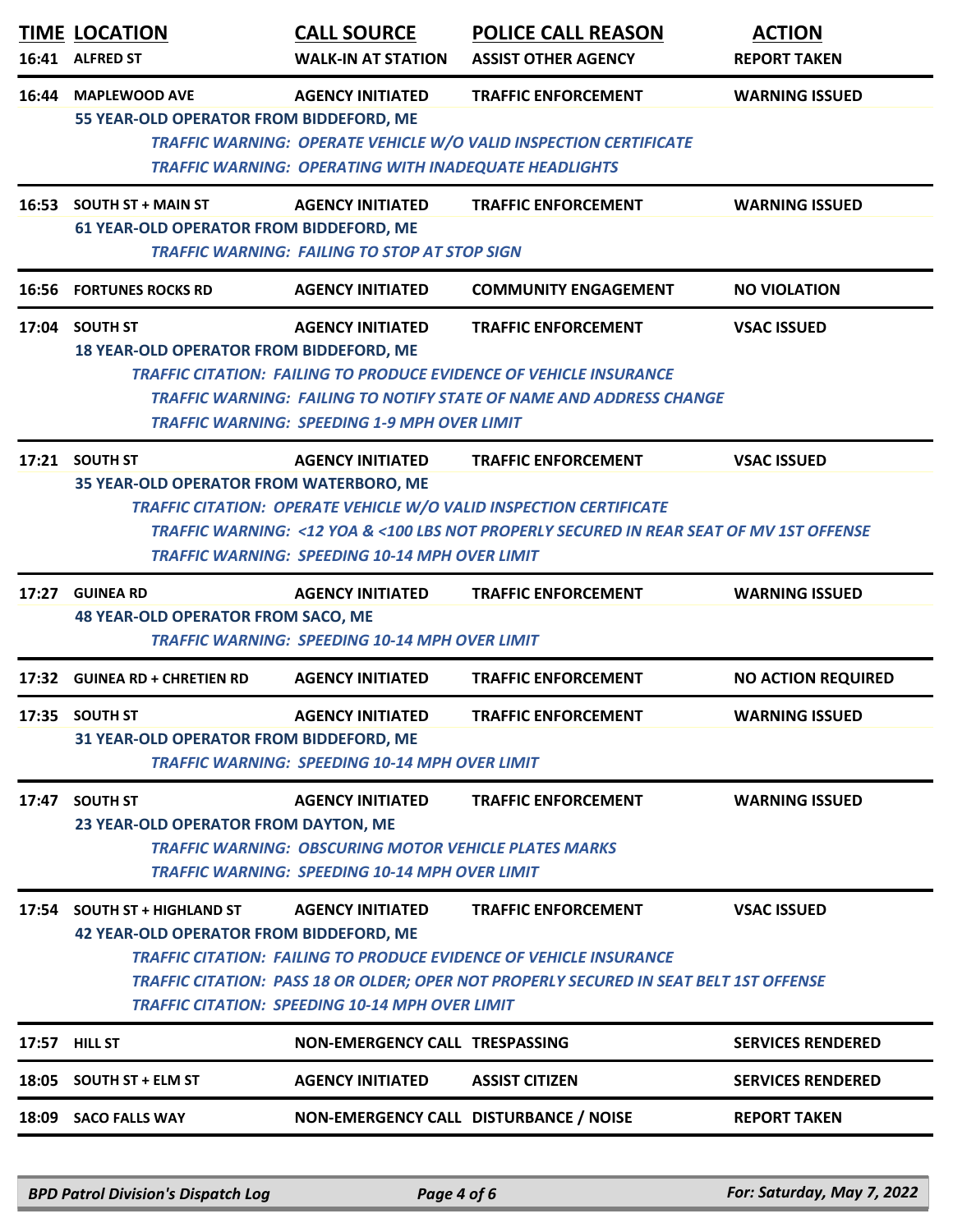| <b>TIME LOCATION</b><br>18:35 MARINER WAY                                  | NON-EMERGENCY CALL SUSPICION                                              | <b>CALL SOURCE POLICE CALL REASON</b>                                         | <b>ACTION</b><br><b>ARREST(S) MADE</b> |  |
|----------------------------------------------------------------------------|---------------------------------------------------------------------------|-------------------------------------------------------------------------------|----------------------------------------|--|
|                                                                            |                                                                           | DEFENDANT: CIVIL VIOLATION BY A MALE  AGE: 21  RESIDENT OF: KENNEBUNKPORT, ME |                                        |  |
| <b>CHARGE: UNLAWFUL USE OF INHALANTS</b>                                   |                                                                           |                                                                               |                                        |  |
|                                                                            |                                                                           | DEFENDANT: ELIJAH JOSEPH MORGAN  AGE: 21  RESIDENT OF: KENNEBUNKPORT, ME      |                                        |  |
|                                                                            | <b>CHARGE: THEFT BY UNAUTHORIZED TAKING OR TRANSFER</b>                   |                                                                               |                                        |  |
|                                                                            | <b>CHARGE: THEFT BY UNAUTHORIZED TAKING OR TRANSFER - SHOPLIFTING</b>     |                                                                               |                                        |  |
| 19:24 SOUTH ST + SOUTHVIEW DR                                              | <b>AGENCY INITIATED</b>                                                   | <b>TRAFFIC ENFORCEMENT</b>                                                    | <b>VSAC ISSUED</b>                     |  |
| <b>36 YEAR-OLD OPERATOR FROM ARUNDEL, ME</b>                               |                                                                           |                                                                               |                                        |  |
|                                                                            |                                                                           | <b>TRAFFIC CITATION: FAILING TO PRODUCE EVIDENCE OF VEHICLE INSURANCE</b>     |                                        |  |
|                                                                            |                                                                           | <b>TRAFFIC WARNING: FAILING TO NOTIFY STATE OF NAME AND ADDRESS CHANGE</b>    |                                        |  |
|                                                                            | <b>TRAFFIC WARNING: SPEEDING 10-14 MPH OVER LIMIT</b>                     |                                                                               |                                        |  |
| 19:33 MAY ST                                                               |                                                                           | AGENCY INITIATED TRAFFIC ENFORCEMENT                                          | <b>WARNING ISSUED</b>                  |  |
| <b>19 YEAR-OLD OPERATOR FROM BIDDEFORD, ME</b>                             |                                                                           |                                                                               |                                        |  |
|                                                                            |                                                                           | <b>TRAFFIC WARNING: FAILING TO NOTIFY STATE OF NAME AND ADDRESS CHANGE</b>    |                                        |  |
|                                                                            | <b>TRAFFIC WARNING: SPEEDING 10-14 MPH OVER LIMIT</b>                     | <b>TRAFFIC WARNING: OPERATE VEHICLE W/O VALID INSPECTION CERTIFICATE</b>      |                                        |  |
|                                                                            |                                                                           |                                                                               |                                        |  |
| 19:41 SOUTH ST + BRIARWOOD DR AGENCY INITIATED                             |                                                                           | <b>TRAFFIC ENFORCEMENT</b>                                                    | <b>WARNING ISSUED</b>                  |  |
| 78 YEAR-OLD OPERATOR FROM WEST NEWFIELD, ME                                |                                                                           |                                                                               |                                        |  |
|                                                                            | <b>TRAFFIC WARNING: SPEEDING 10-14 MPH OVER LIMIT</b>                     |                                                                               |                                        |  |
| 19:47 SOUTH ST + WESTMORE AVE                                              | <b>AGENCY INITIATED</b>                                                   | <b>TRAFFIC ENFORCEMENT</b>                                                    | <b>WARNING ISSUED</b>                  |  |
| <b>64 YEAR-OLD OPERATOR FROM LIMINGTON, ME</b>                             |                                                                           |                                                                               |                                        |  |
|                                                                            | <b>TRAFFIC WARNING: SPEEDING 10-14 MPH OVER LIMIT</b>                     |                                                                               |                                        |  |
| 19:52 SOUTH ST + WESTMORE AVE AGENCY INITIATED                             |                                                                           | <b>TRAFFIC ENFORCEMENT</b>                                                    | <b>VSAC ISSUED</b>                     |  |
| 28 YEAR-OLD PASSENGER FROM SCARBOROUGH, ME                                 |                                                                           |                                                                               |                                        |  |
|                                                                            | <b>TRAFFIC CITATION: FAILING TO PRODUCE EVIDENCE OF VEHICLE INSURANCE</b> |                                                                               |                                        |  |
| 34 YEAR-OLD OPERATOR FROM WESTBROOK, ME                                    |                                                                           |                                                                               |                                        |  |
| <b>TRAFFIC CITATION: SPEEDING 15-19 MPH OVER LIMIT</b>                     |                                                                           |                                                                               |                                        |  |
| <b>20:01 MAIN ST</b>                                                       | <b>E-911 CALL</b>                                                         | <b>VEHICLE CRASH - POLICE ONLY</b>                                            | <b>REPORT TAKEN</b>                    |  |
| 20:12 RIVER RD                                                             | <b>AGENCY INITIATED</b>                                                   | <b>TRAFFIC ENFORCEMENT</b>                                                    | <b>WARNING ISSUED</b>                  |  |
| <b>41 YEAR-OLD OPERATOR FROM DAYTON, ME</b>                                |                                                                           |                                                                               |                                        |  |
| <b>TRAFFIC WARNING: FAILING TO NOTIFY STATE OF NAME AND ADDRESS CHANGE</b> |                                                                           |                                                                               |                                        |  |
| <b>TRAFFIC WARNING: SPEEDING 10-14 MPH OVER LIMIT</b>                      |                                                                           |                                                                               |                                        |  |
| 20:17 RIVER RD                                                             | <b>AGENCY INITIATED</b>                                                   | <b>TRAFFIC ENFORCEMENT</b>                                                    | <b>VSAC ISSUED</b>                     |  |
| 38 YEAR-OLD OPERATOR FROM BIDDEFORD, ME                                    |                                                                           |                                                                               |                                        |  |
| <b>TRAFFIC CITATION: OPERATE VEHICLE W/O VALID INSPECTION CERTIFICATE</b>  |                                                                           |                                                                               |                                        |  |
|                                                                            | <b>TRAFFIC CITATION: SPEEDING 10-14 MPH OVER LIMIT</b>                    |                                                                               |                                        |  |